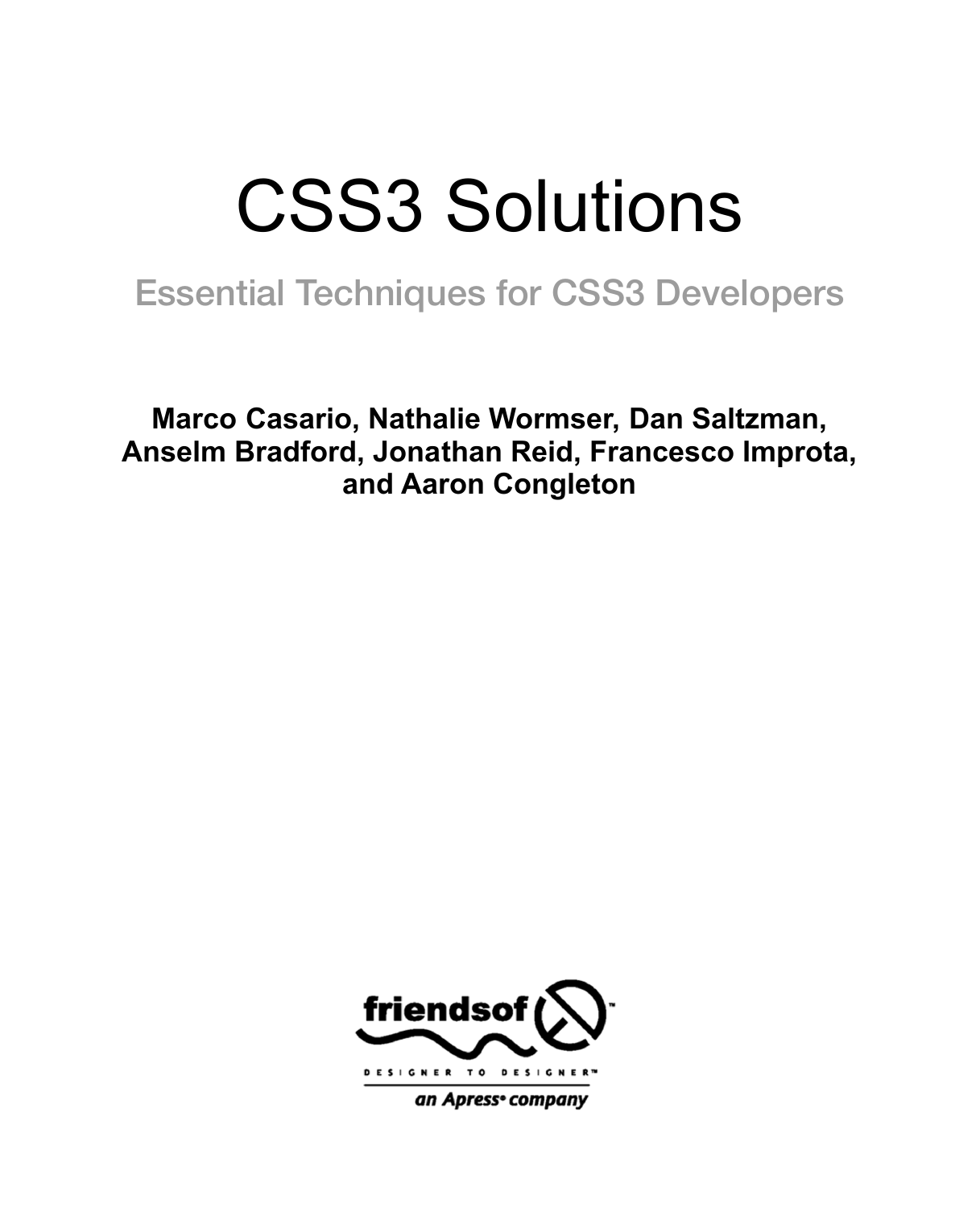#### **CSS3 Solutions: Essential Techniques for CSS3 Developers**

Copyright © 2012 by Marco Casario, Nathalie Wormser, Dan Saltzman, Anselm Bradford, Jonathan Reid, Francesco Improta, Aaron Congleton

This work is subject to copyright. All rights are reserved by the Publisher, whether the whole or part of the material is concerned, specifically the rights of translation, reprinting, reuse of illustrations, recitation, broadcasting, reproduction on microfilms or in any other physical way, and transmission or information storage and retrieval, electronic adaptation, computer software, or by similar or dissimilar methodology now known or hereafter developed. Exempted from this legal reservation are brief excerpts in connection with reviews or scholarly analysis or material supplied specifically for the purpose of being entered and executed on a computer system, for exclusive use by the purchaser of the work. Duplication of this publication or parts thereof is permitted only under the provisions of the Copyright Law of the Publisher's location, in its current version, and permission for use must always be obtained from Springer. Permissions for use may be obtained through RightsLink at the Copyright Clearance Center. Violations are liable to prosecution under the respective Copyright Law.

ISBN-13 (pbk): 978-1-4302-4335-9

ISBN-13 (electronic): 978-1-4302-4336-6

Trademarked names, logos, and images may appear in this book. Rather than use a trademark symbol with every occurrence of a trademarked name, logos, or image we use the names, logos, or images only in an editorial fashion and to the benefit of the trademark owner, with no intention of infringement of the trademark.

The use in this publication of trade names, service marks, and similar terms, even if they are not identified as such, is not to be taken as an expression of opinion as to whether or not they are subject to proprietary rights.

While the advice and information in this book are believed to be true and accurate at the date of publication, neither the authors nor the editors nor the publisher can accept any legal responsibility for any errors or omissions that may be made. The publisher makes no warranty, express or implied, with respect to the material contained herein.

Distributed to the book trade worldwide by Springer Science+Business Media New York, 233 Spring Street, 6th Floor, New York, NY 10013. Phone 1-800-SPRINGER, fax (201) 348-4505, e-mail orders-ny@springer-sbm.com, or visit www.springeronline.com.

For information on translations, please e-mail rights@apress.com or visit www.apress.com.

Apress and friends of ED books may be purchased in bulk for academic, corporate, or promotional use. eBook versions and licenses are also available for most titles. For more information, reference our Special Bulk Sales–eBook Licensing web page at www.apress.com/bulk-sales.

Any source code or other supplementary materials referenced by the author in this text is available to readers at www. apress.com. For detailed information about how to locate your book's source code, go to www.apress.com/source-code.

#### **Credits**

**President and Publisher:** Paul Manning **Copy Editor:** Roger LeBlanc

**Lead Editor: Compositor:**

Ben Renow-Clarke

Andrew Zack

**Technical Reviewers:** SPi Global **Indexer:**

> SPi Global **Artist:**

SPi Global

#### **Editorial Board:**

Steve Anglin, Ewan Buckingham, Gary Cornell, Louise Corrigan, Morgan Ertel, Jonathan Gennick, Jonathan Hassell, Robert Hutchinson, Michelle Lowman, James Markham, Matthew Moodie, Jeff Olson, Jeffrey Pepper, Douglas Pundick, Ben Renow-Clarke, Dominic Shakeshaft, Gwenan Spearing, Matt Wade, Tom Welsh

**Cover Image Artist:** Corné van Dooren

**Cover Designer:**

Anna Ishchenko

**Coordinating Editor:**

Jennifer Blackwell, Anamika Panchoo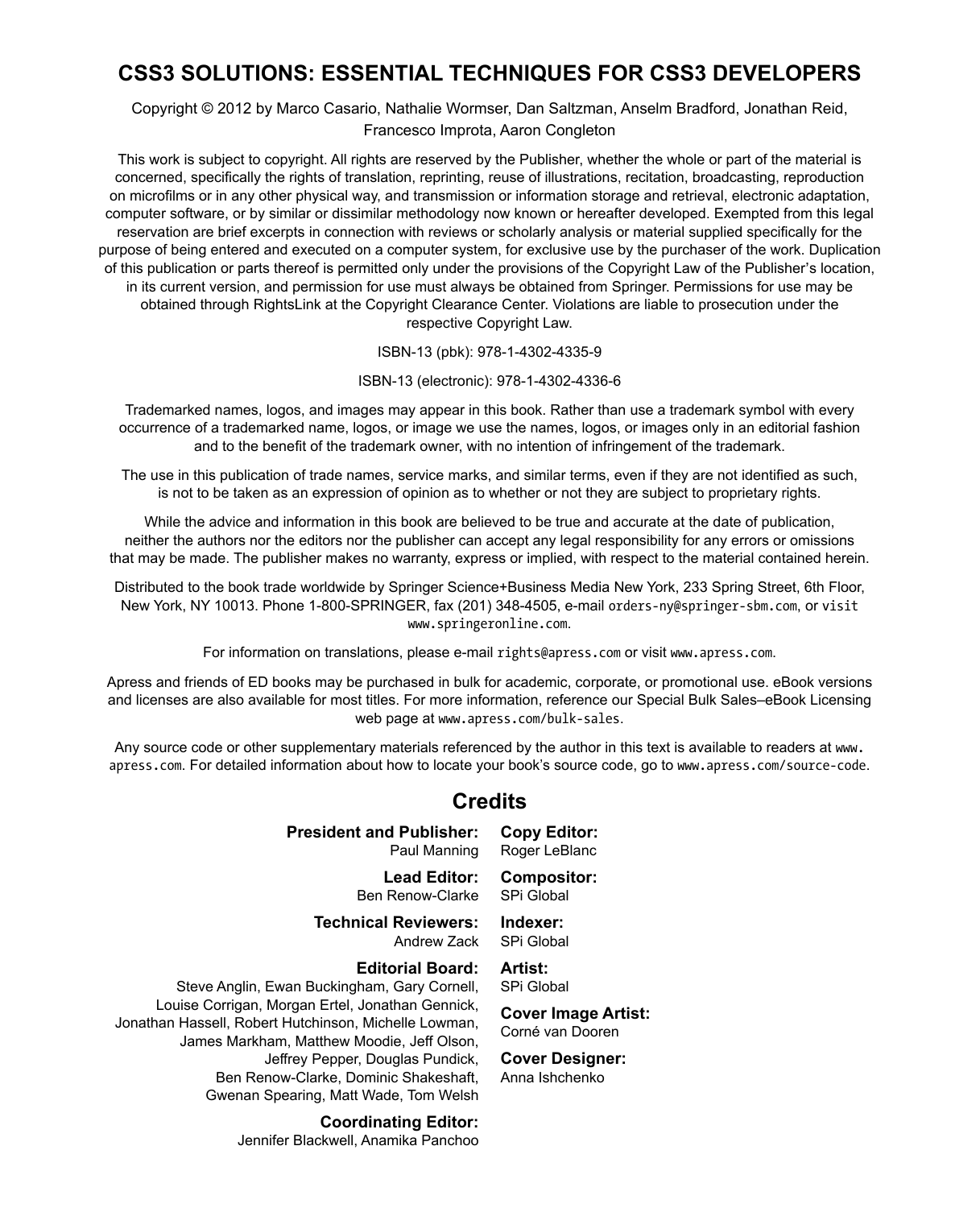*To my girlfriend, Katia, for always supporting me in my book projects. —Marco Casario*

> *To my parents. —Nathalie Wormser*

*To my sister, who told me I could. —Jonathan Reid*

*To Serena and Alessandro, my life. —Francesco Improta*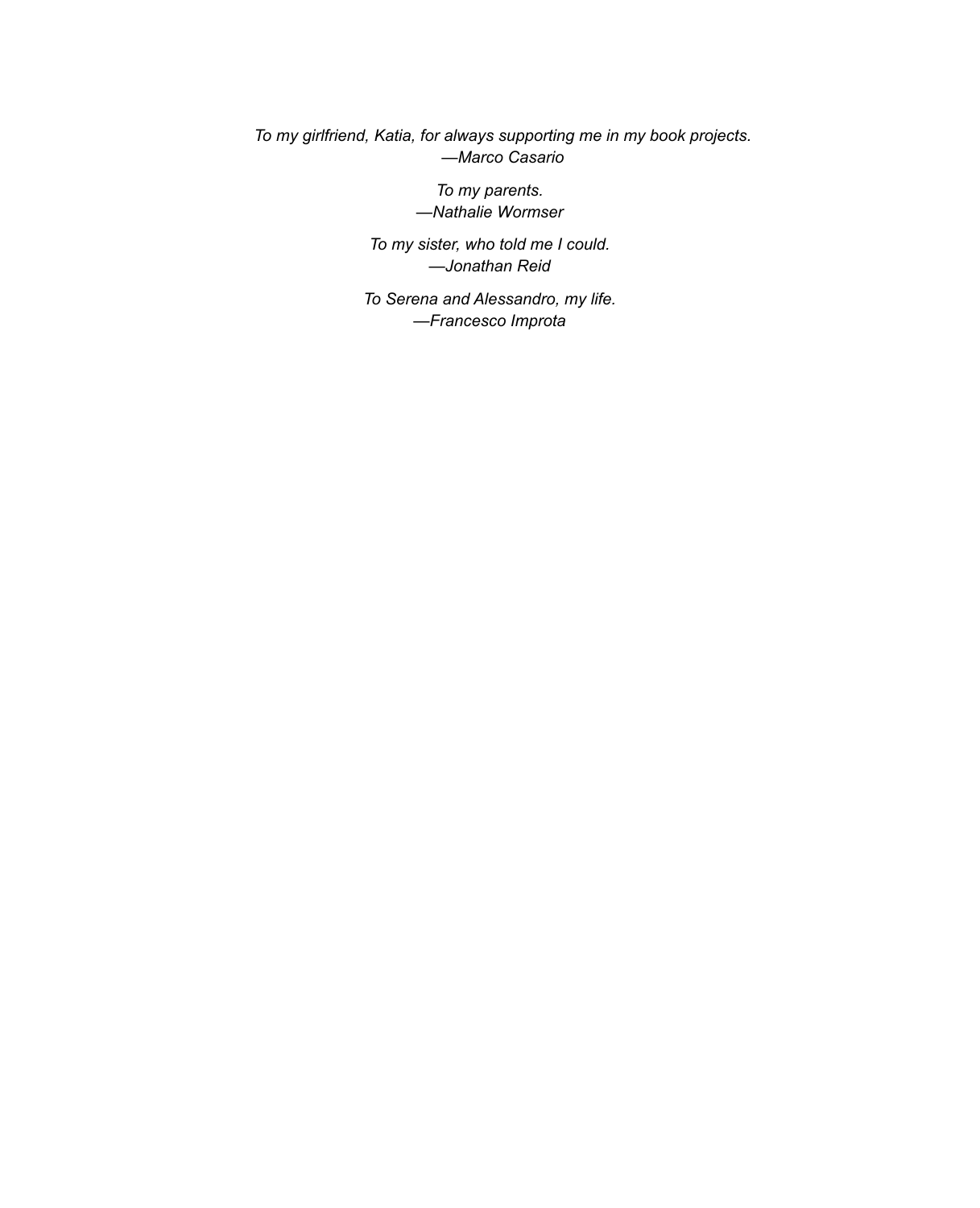### **Contents at a Glance**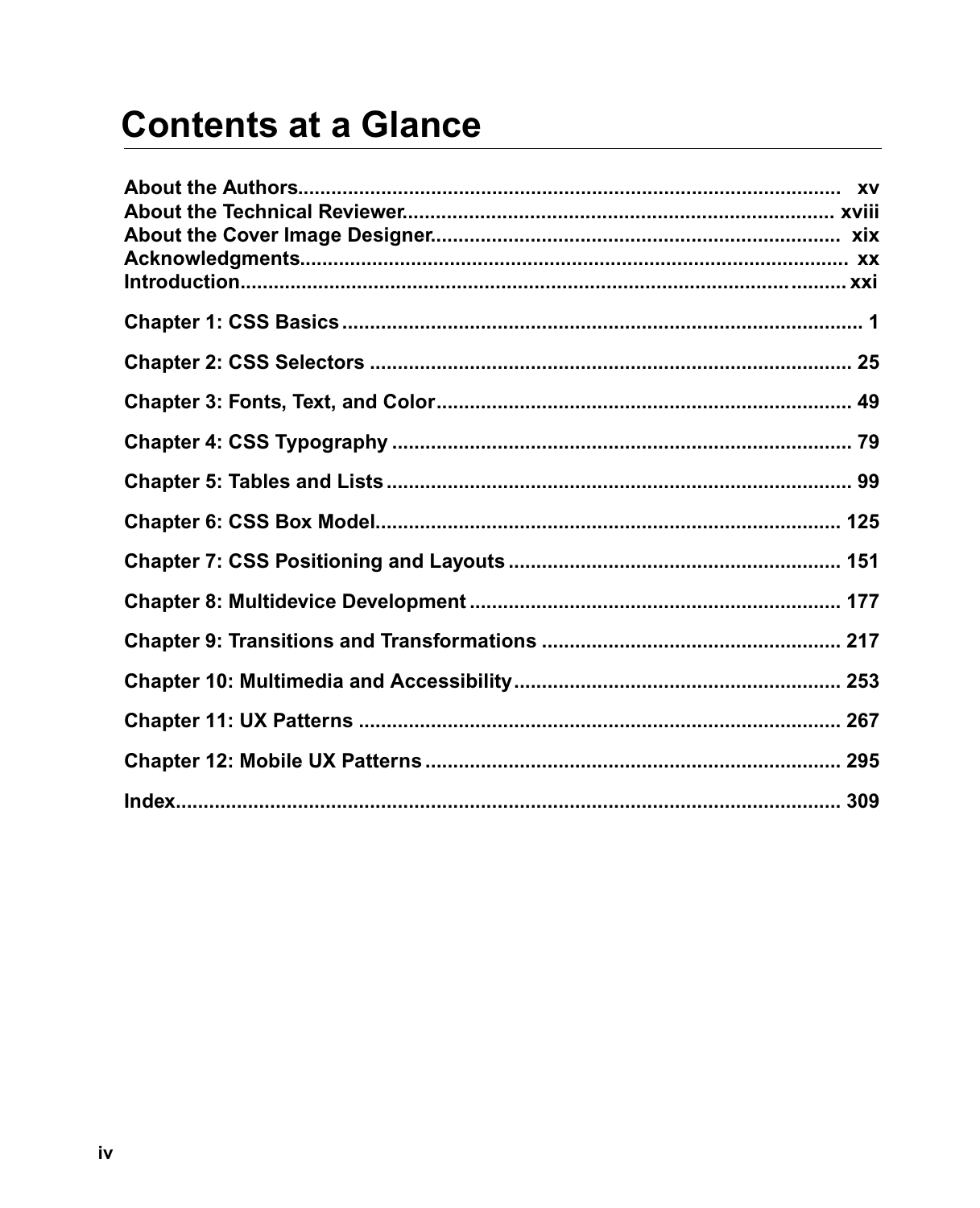# **Contents**

| Solution 1-1: Discovering CSS3 compatibilities across browsers  9  |  |
|--------------------------------------------------------------------|--|
|                                                                    |  |
|                                                                    |  |
|                                                                    |  |
|                                                                    |  |
|                                                                    |  |
|                                                                    |  |
|                                                                    |  |
| Solutions 1-3: Declaring multiple backgrounds for your web page 16 |  |
|                                                                    |  |
|                                                                    |  |
|                                                                    |  |
|                                                                    |  |
|                                                                    |  |
|                                                                    |  |
|                                                                    |  |
|                                                                    |  |
|                                                                    |  |
|                                                                    |  |
|                                                                    |  |
|                                                                    |  |
|                                                                    |  |
|                                                                    |  |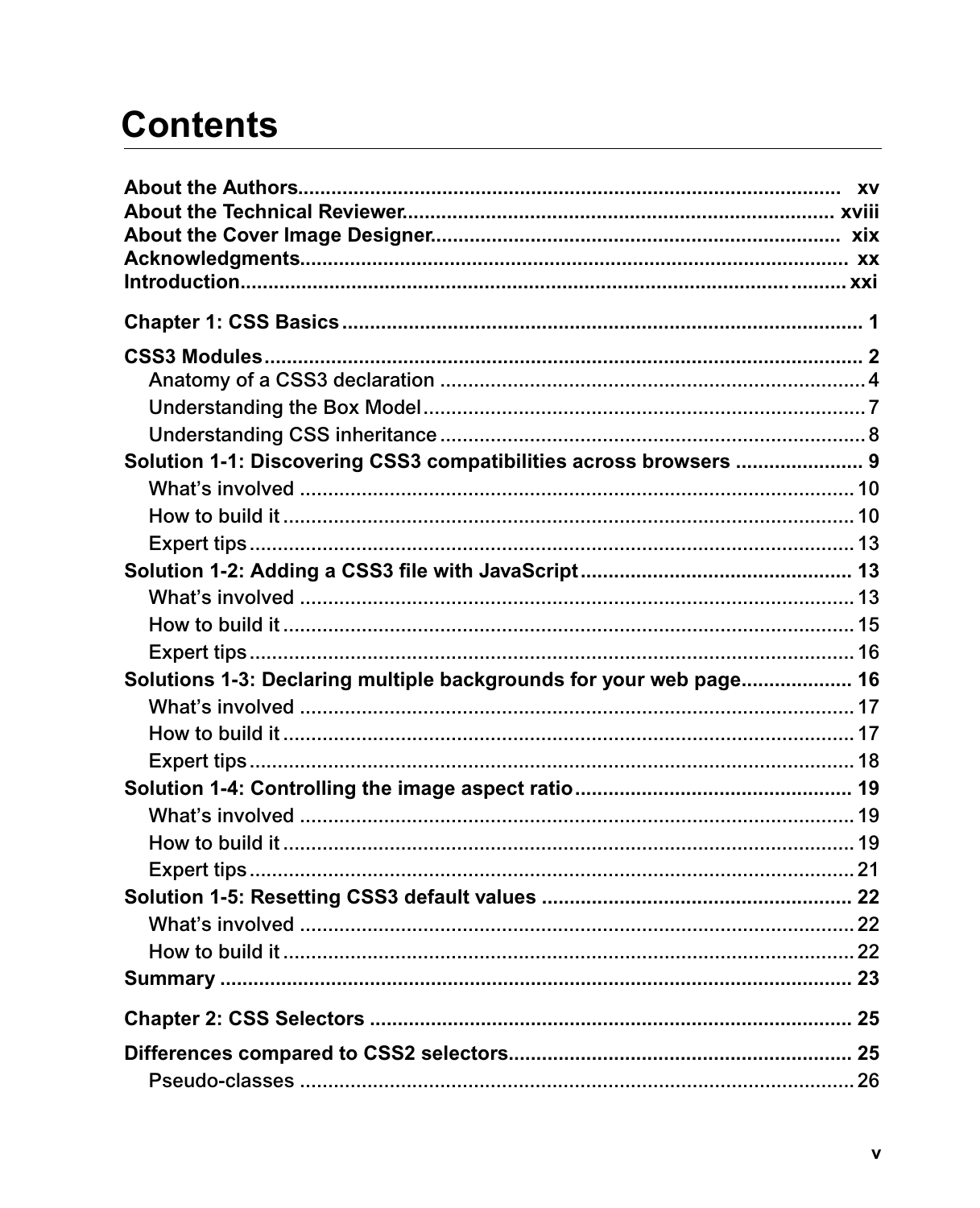| What's involved …………………………………………………………………………………………40 |  |
|------------------------------------------------------|--|
|                                                      |  |
|                                                      |  |
|                                                      |  |
|                                                      |  |
|                                                      |  |
|                                                      |  |
|                                                      |  |
|                                                      |  |
|                                                      |  |
|                                                      |  |
|                                                      |  |
|                                                      |  |
|                                                      |  |
|                                                      |  |
|                                                      |  |
|                                                      |  |
|                                                      |  |
|                                                      |  |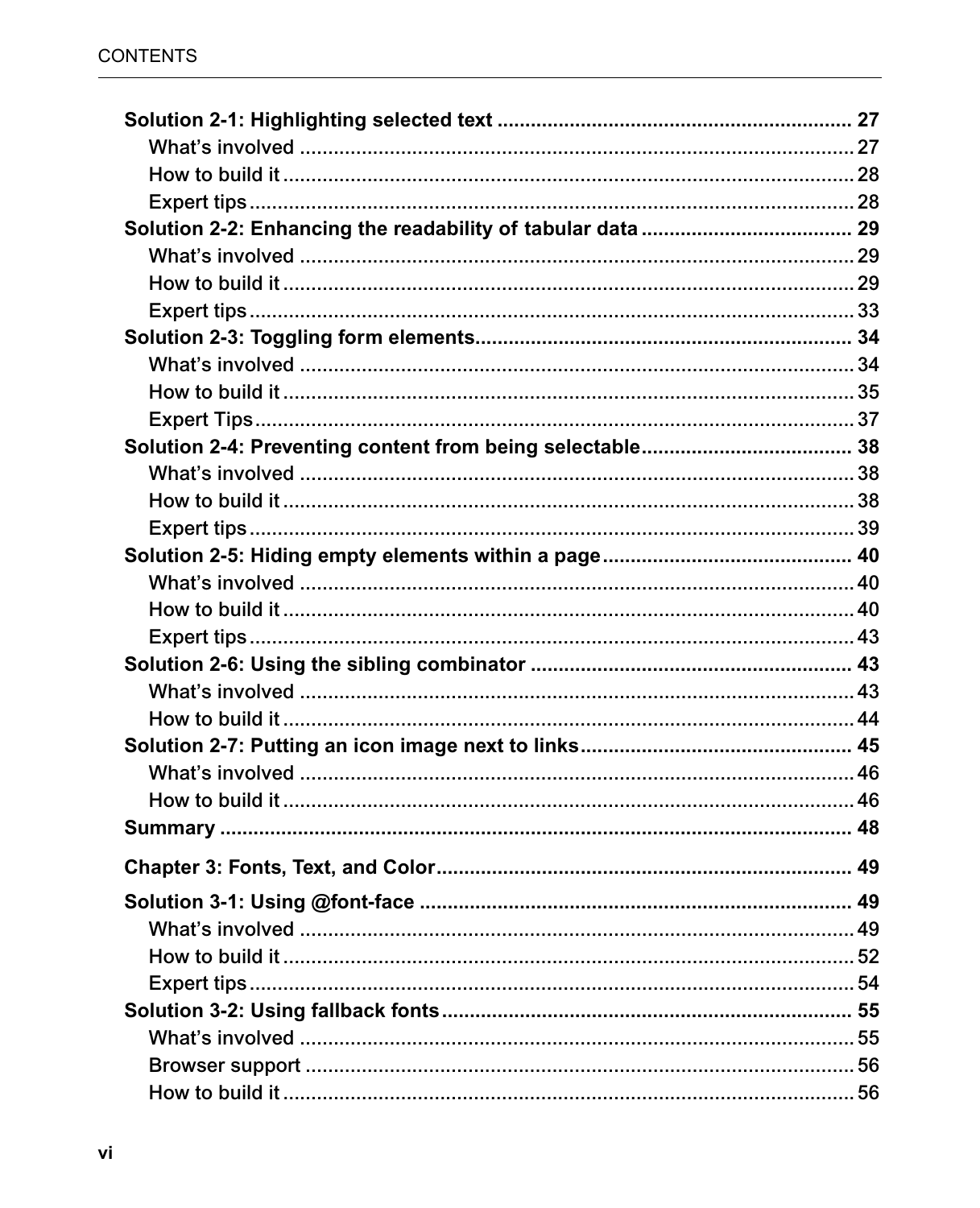| Solution 3-3: Using advanced text effects with text-shadow 59 |  |
|---------------------------------------------------------------|--|
|                                                               |  |
|                                                               |  |
|                                                               |  |
|                                                               |  |
|                                                               |  |
|                                                               |  |
|                                                               |  |
|                                                               |  |
|                                                               |  |
|                                                               |  |
|                                                               |  |
|                                                               |  |
|                                                               |  |
|                                                               |  |
|                                                               |  |
|                                                               |  |
|                                                               |  |
|                                                               |  |
|                                                               |  |
|                                                               |  |
|                                                               |  |
|                                                               |  |
|                                                               |  |
|                                                               |  |
|                                                               |  |
|                                                               |  |
|                                                               |  |
|                                                               |  |
|                                                               |  |
|                                                               |  |
|                                                               |  |
|                                                               |  |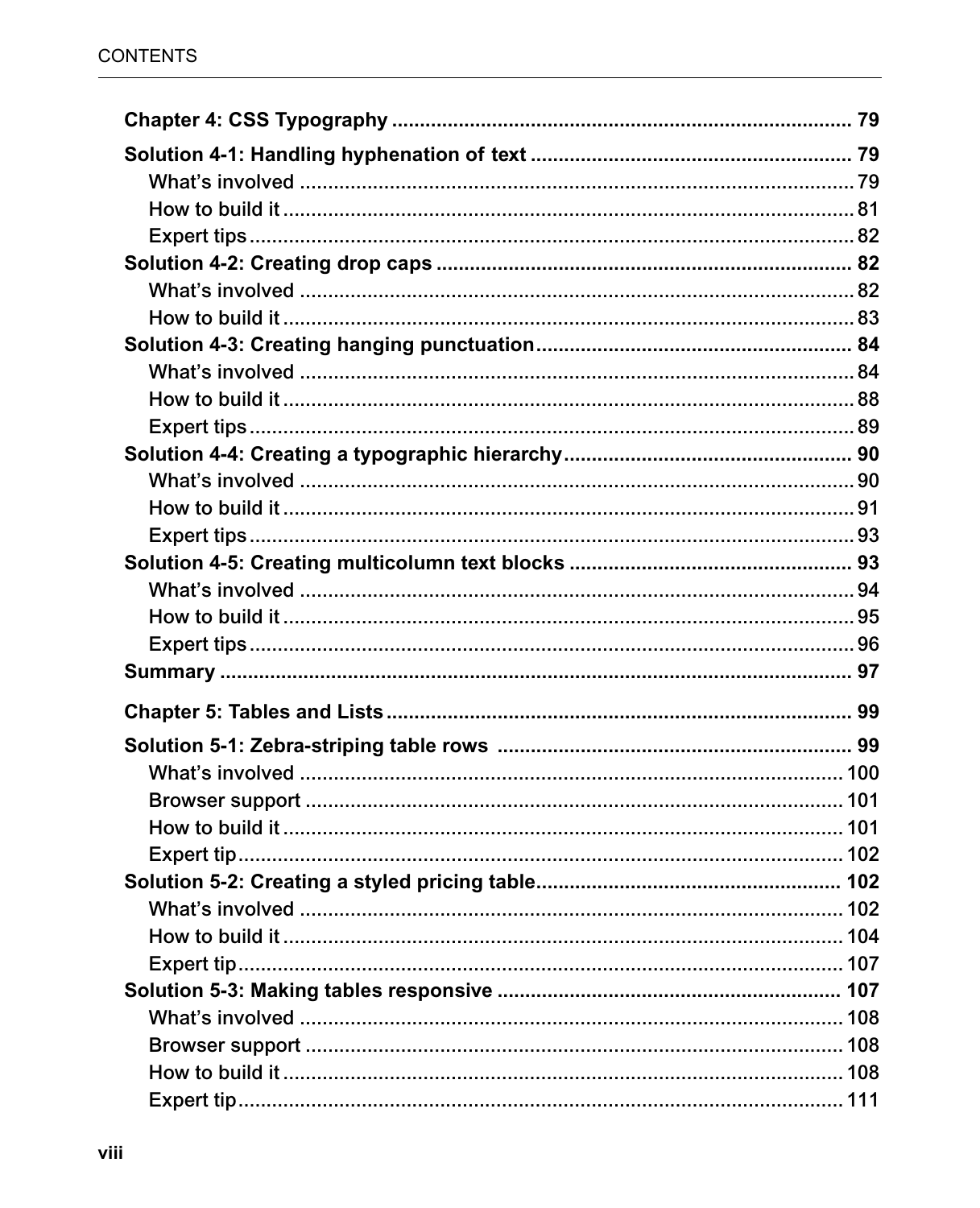| Solution 5-4: Creating a practical table with rounded corners  111 |  |
|--------------------------------------------------------------------|--|
|                                                                    |  |
|                                                                    |  |
|                                                                    |  |
|                                                                    |  |
|                                                                    |  |
|                                                                    |  |
|                                                                    |  |
|                                                                    |  |
|                                                                    |  |
|                                                                    |  |
|                                                                    |  |
|                                                                    |  |
|                                                                    |  |
|                                                                    |  |
|                                                                    |  |
|                                                                    |  |
|                                                                    |  |
|                                                                    |  |
|                                                                    |  |
|                                                                    |  |
|                                                                    |  |
|                                                                    |  |
|                                                                    |  |
|                                                                    |  |
|                                                                    |  |
|                                                                    |  |
|                                                                    |  |
|                                                                    |  |
|                                                                    |  |
|                                                                    |  |
|                                                                    |  |
|                                                                    |  |
|                                                                    |  |
|                                                                    |  |
|                                                                    |  |
|                                                                    |  |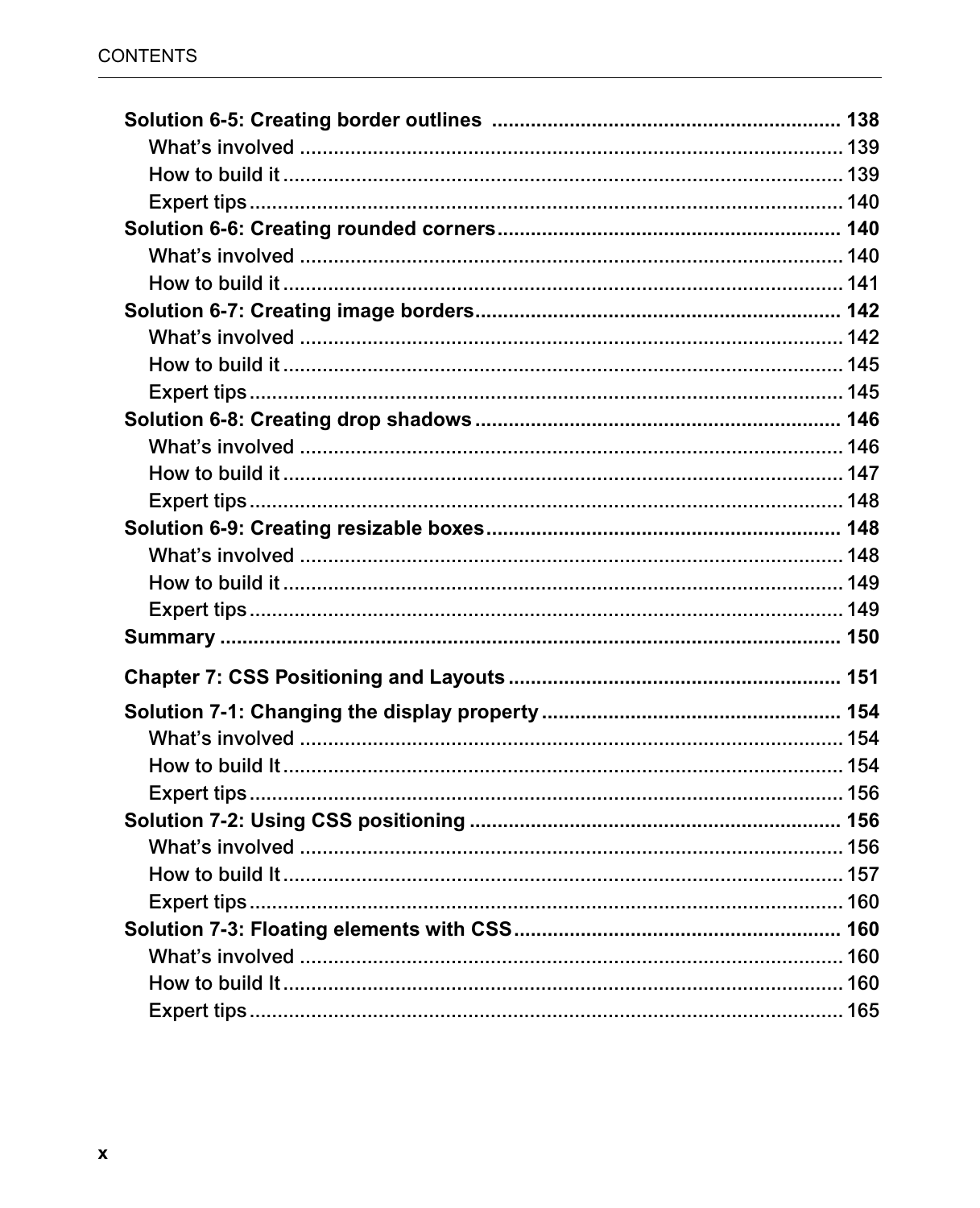| Solution 8-1: Defining different style sheets to target different         |  |
|---------------------------------------------------------------------------|--|
|                                                                           |  |
|                                                                           |  |
|                                                                           |  |
|                                                                           |  |
| Solution 8-2: Adapting a layout for different screen sizes with CSS3 185  |  |
|                                                                           |  |
|                                                                           |  |
|                                                                           |  |
| Solution 8-3: Handling layout orientation on mobile devices with CSS3 199 |  |
|                                                                           |  |
|                                                                           |  |
|                                                                           |  |
| Solution 8-4: Defining style rules for high-density pixel screens 209     |  |
|                                                                           |  |
|                                                                           |  |
|                                                                           |  |
|                                                                           |  |
| Solution 8-5: Styling a document for printing devices with CSS3 212       |  |
|                                                                           |  |
|                                                                           |  |
|                                                                           |  |
|                                                                           |  |
|                                                                           |  |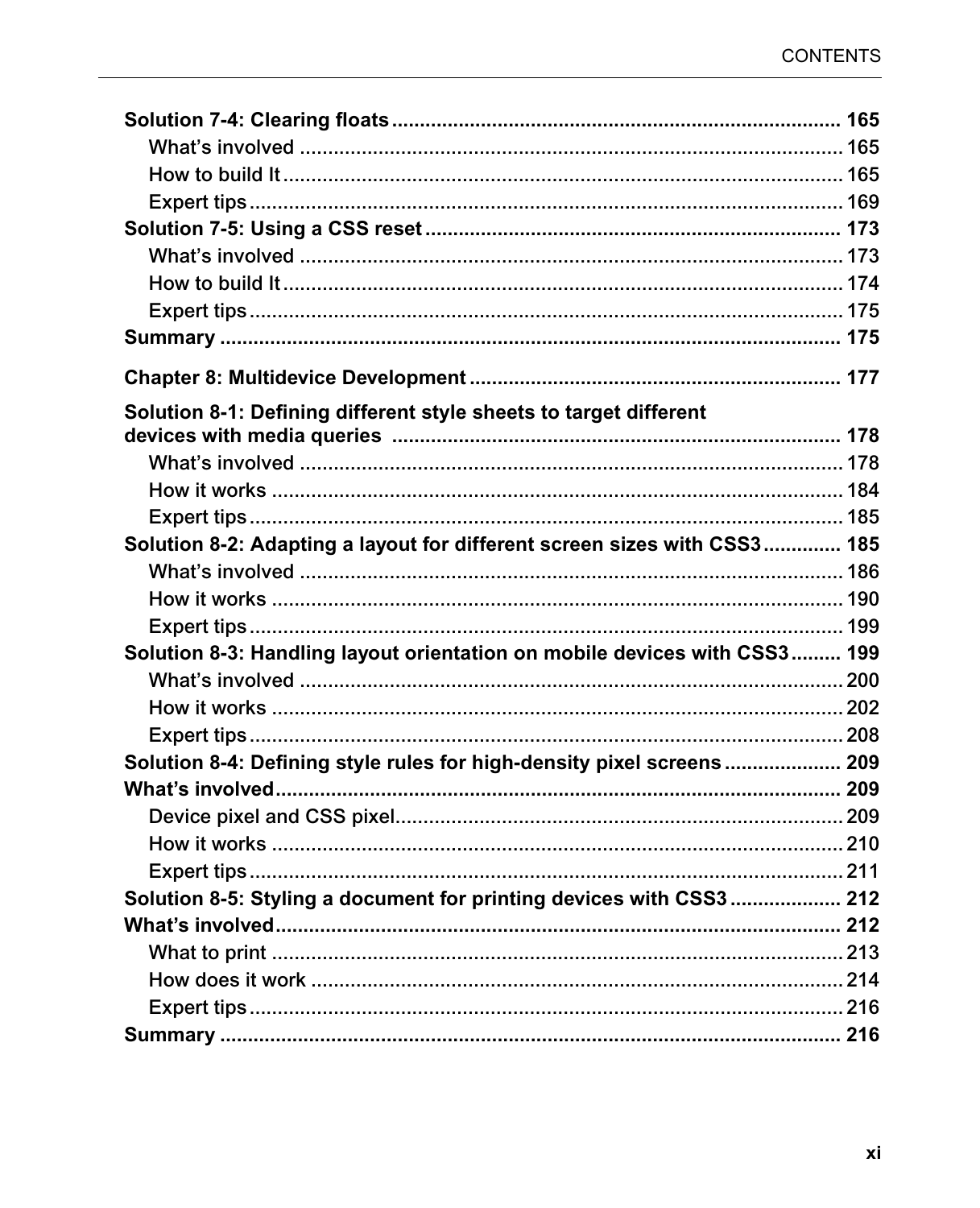| Solution 9-1: Applying simple 2D transformations                        |  |
|-------------------------------------------------------------------------|--|
|                                                                         |  |
|                                                                         |  |
|                                                                         |  |
|                                                                         |  |
|                                                                         |  |
|                                                                         |  |
|                                                                         |  |
|                                                                         |  |
| Solution 9-3: Making elements move with CSS3 transitions 231            |  |
|                                                                         |  |
|                                                                         |  |
|                                                                         |  |
|                                                                         |  |
|                                                                         |  |
|                                                                         |  |
|                                                                         |  |
|                                                                         |  |
|                                                                         |  |
|                                                                         |  |
|                                                                         |  |
|                                                                         |  |
|                                                                         |  |
|                                                                         |  |
|                                                                         |  |
|                                                                         |  |
|                                                                         |  |
|                                                                         |  |
|                                                                         |  |
|                                                                         |  |
|                                                                         |  |
| Solution 10-3: Improve the form accessibility with CSS3 validation  261 |  |
|                                                                         |  |
|                                                                         |  |
|                                                                         |  |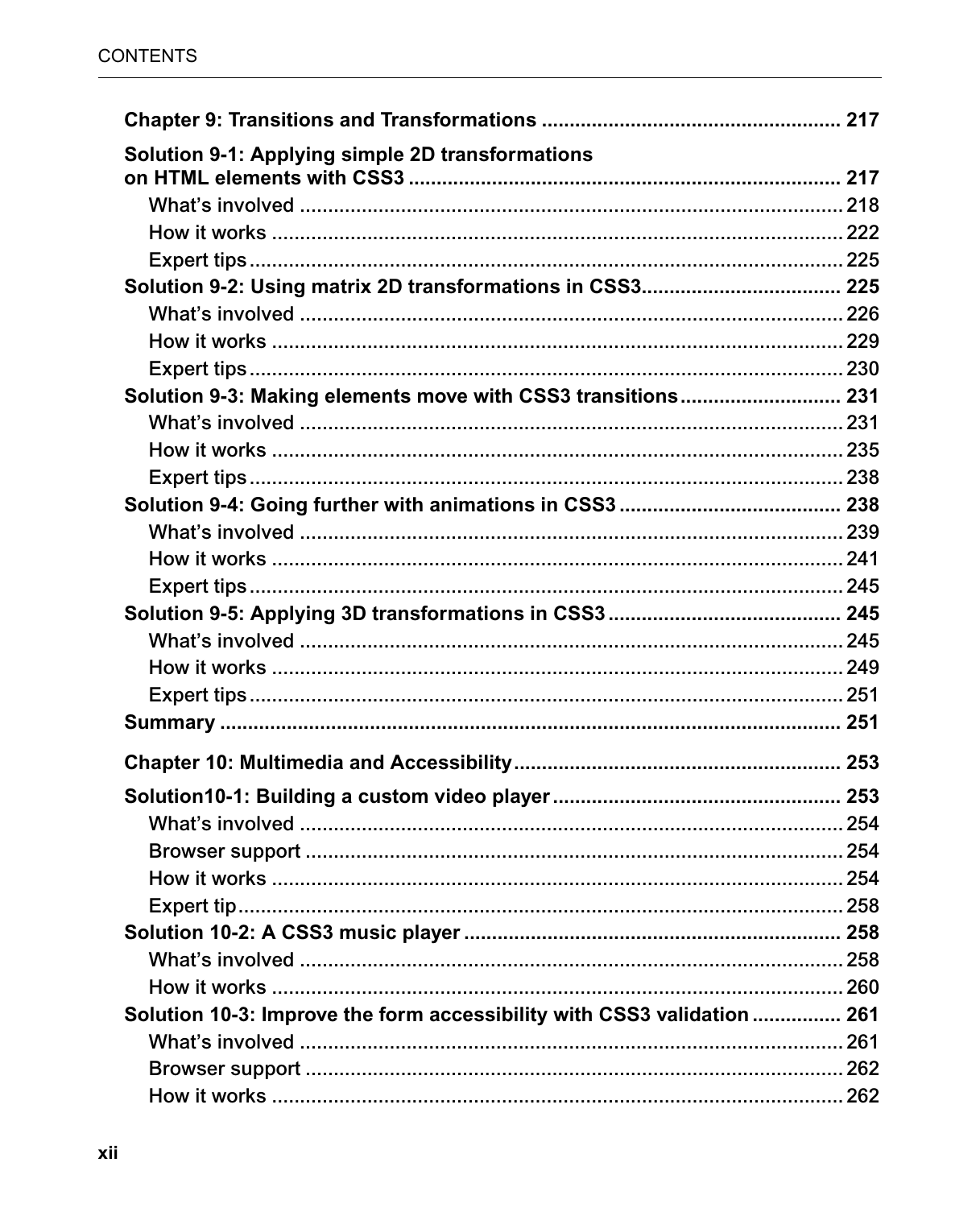| Solution 11-7: Helping users recognize, diagnose, |  |
|---------------------------------------------------|--|
|                                                   |  |
|                                                   |  |
|                                                   |  |
|                                                   |  |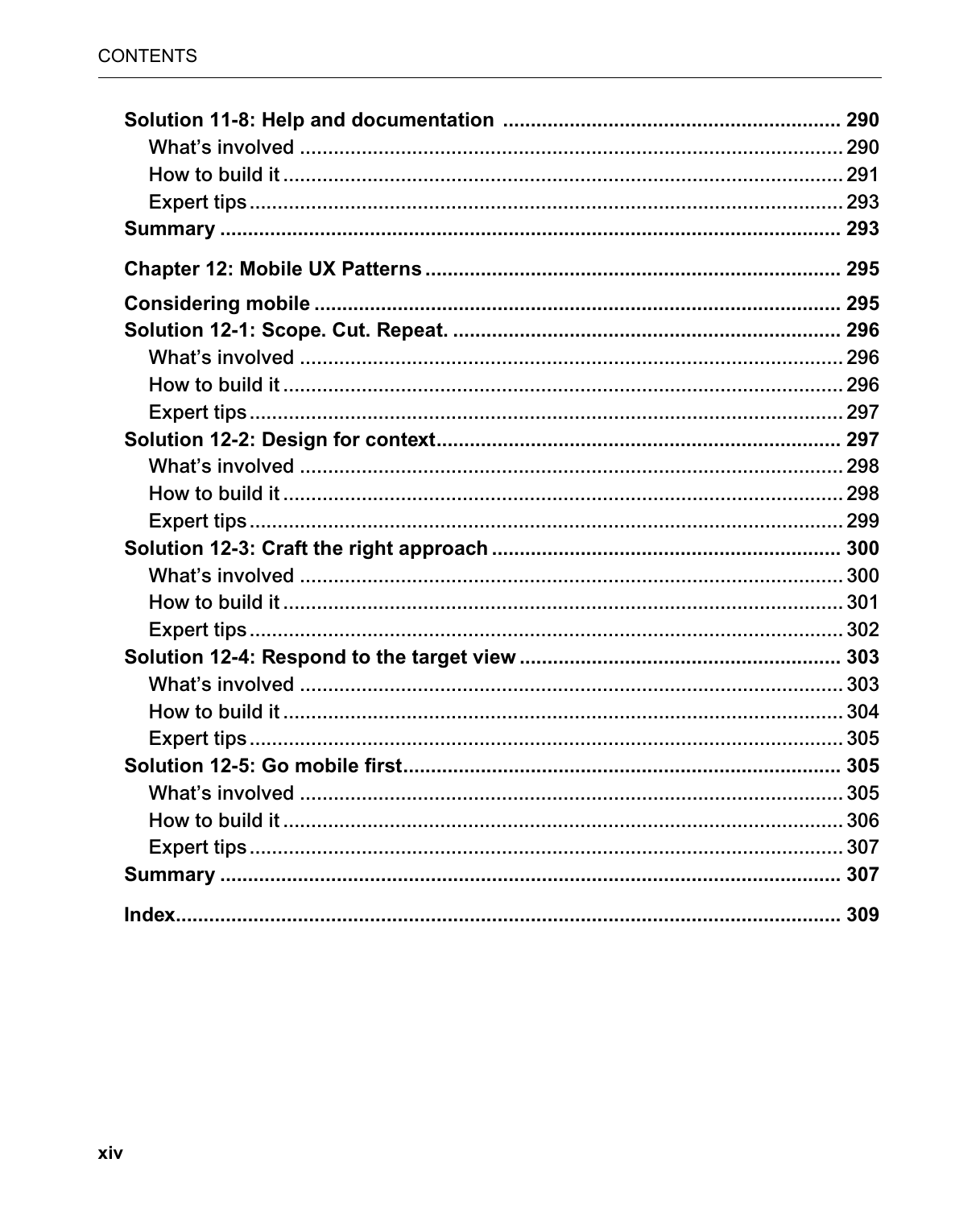### **About the Authors**



**Marco Casario** has been passionate about informatics since he was little more than a child and used to program games in Basic for the Commodore 64. That was before dedicating himself, while still very young, to innovative projects for the Web using JavaScript and Flash.

In 2001, he began to collaborate with Macromedia. Since that year, he has produced and headed a long series of presentations, conferences, and articles, which you can find listed in detail on his blog (casario.blogs.com).

In 2005, Marco founded Comtaste (www.comtaste.com) a company dedicated to exploring new frontiers in Rich Internet and Mobile Applications and the convergence between the Web and the world of mobile devices. Now his focus is on User Experience (UX) aspects to make sure that enterprise software running on several different devices is easy and pleasurable to use, as well as on cloud computing with the Google Apps platform APIs and Google App Engine.

He is also the founder and manager of the biggest worldwide Flash Lite user group, the Italian community of Adobe Flex users (www.augitaly.com/flexgala), and the Italian HTML5 Meetup.

Marco is an Adobe Certified Instructor for Flex 4, LCDS 3, and AIR (ACI), and an Adobe Certified Expert for the LiveCycle Platform, Flash, and Dreamweaver. He is also a SCRUM Master.

Marco is author of several books, including *HTML5 Solutions: Essential Techniques for HTML5 Developers* (Apress), *Flex 4 Cookbook* (O'Reilly), *Professional Flash Catalyst: Building User Experiences for Rich Internet Applications* (Wrox), *Adobe AIR 1.5 Cookbook: Solutions and Examples for Rich Internet Application Developers* (O'Reilly), *Flex 4 Solutions: Essential Techniques for Flex Developers* (friendsofED), *AdvancED AIR Applications* (friendsofED), *The Essential Guide to Flash CS4 AIR Development* (friendsofED), and *Flex Solutions: Essential Techniques for Flex 2 and 3 Developers* (friendsofED).

His speaking engagements include international conferences such as FlashOnTheBeach, AJAXWorld Conference, O'Reilly Web 2.0 Summit, FITC, Adobe MAX, FATC New York, FlexCamp, 360Flex, TAC Singapore, MultiMania Belgium, Adobe CEM, and many others.



**Nathalie Wormser** is a freelance web developer who is passionate about emerging multimedia technologies , games, and digital educational applications. She is the co-founder of Project Cocoon Multimedia, a development and web design company based in Pondicherry, South India.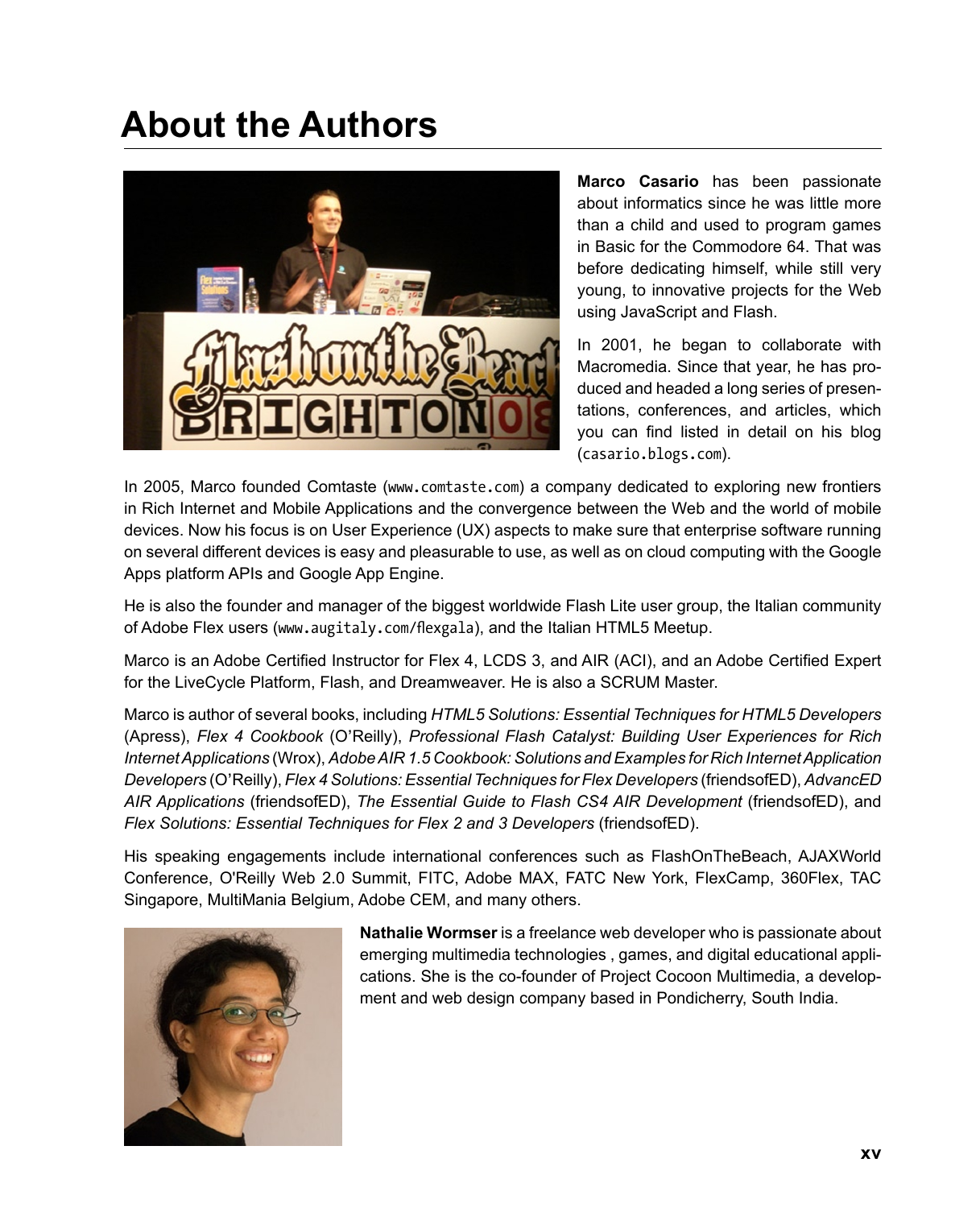

**Dan Saltzman** is a User Experience Architect and Strategist in Denver, Colorado.



**Anselm Bradford** is a lecturer in digital media at the Auckland University of Technology (AUT) in New Zealand, where he researches interactive media, web media, and visual communication. His experience with Internet-related development stretches back to 1996, when he hand-coded his first website. He may be found on Twitter *@anselmbradford*, and he occasionally blogs at *AnselmBradford.com.*



**Jonathan Reid** has been developing web-based applications in HTML and JavaScript since 1996 and is passionate about creating awesome and compelling user experiences on the Web. He is a firm believer in user-centered creative processes and is an advocate for standards and accessibility. Jon has a wide variety of experience building web applications, ranging from genetic analysis software to cutting-edge interactive advertising. Jon teaches courses in jQuery and has written extensively about jQuery Mobile.

Jon is an alumnus of the University of Colorado, Boulder, where he graduated with a degree in physics and mathematics. He currently works as a Senior Software Engineer for Motorola Mobility and lives in Sunnyvale, California with his partner of 13 years. You can follow him on Twitter at *@jreid01* and read his

blog at *webdev.dreamwidth.org*.



#### **Francesco Improta** lives in Rome, Italy.

He designs interfaces for all devices, from mobile touchscreen to desktop. He calls himself a "user interface craftsman" and is passionate about the Web, typography, and new technologies.

Francesco's spare time is given to his family, sharing great moments with his wife and his little boy. He's addicted to sports and is currently practicing swim-

ming, windsurfing, and snowboarding.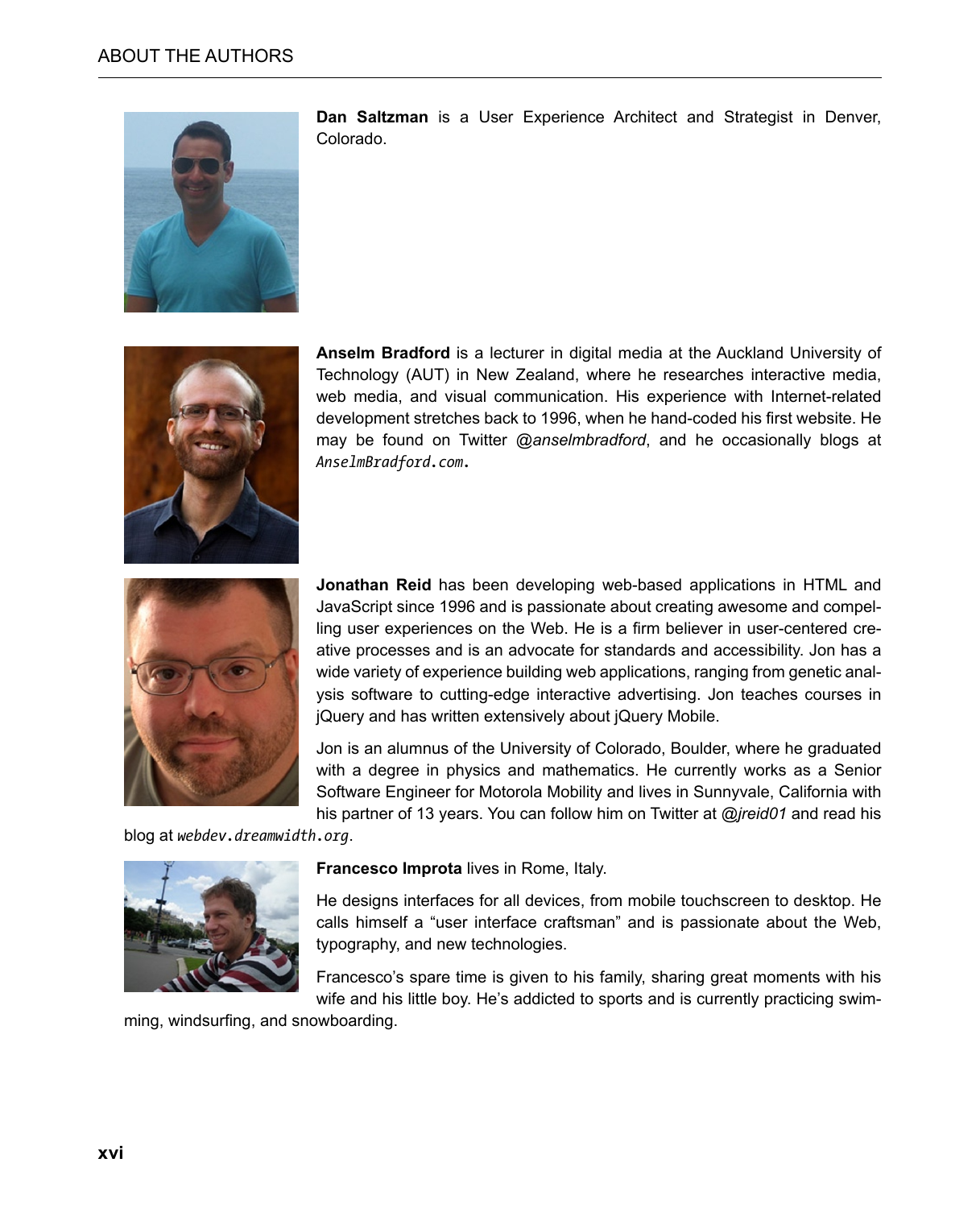**Aaron Congleton** is currently working for Closely Inc. as a Senior Web Engineer. He has developed websites for the likes of Cisco, DaVita, Denver Art Museum, FedEx, Qwest, Comcast, and National Geographic.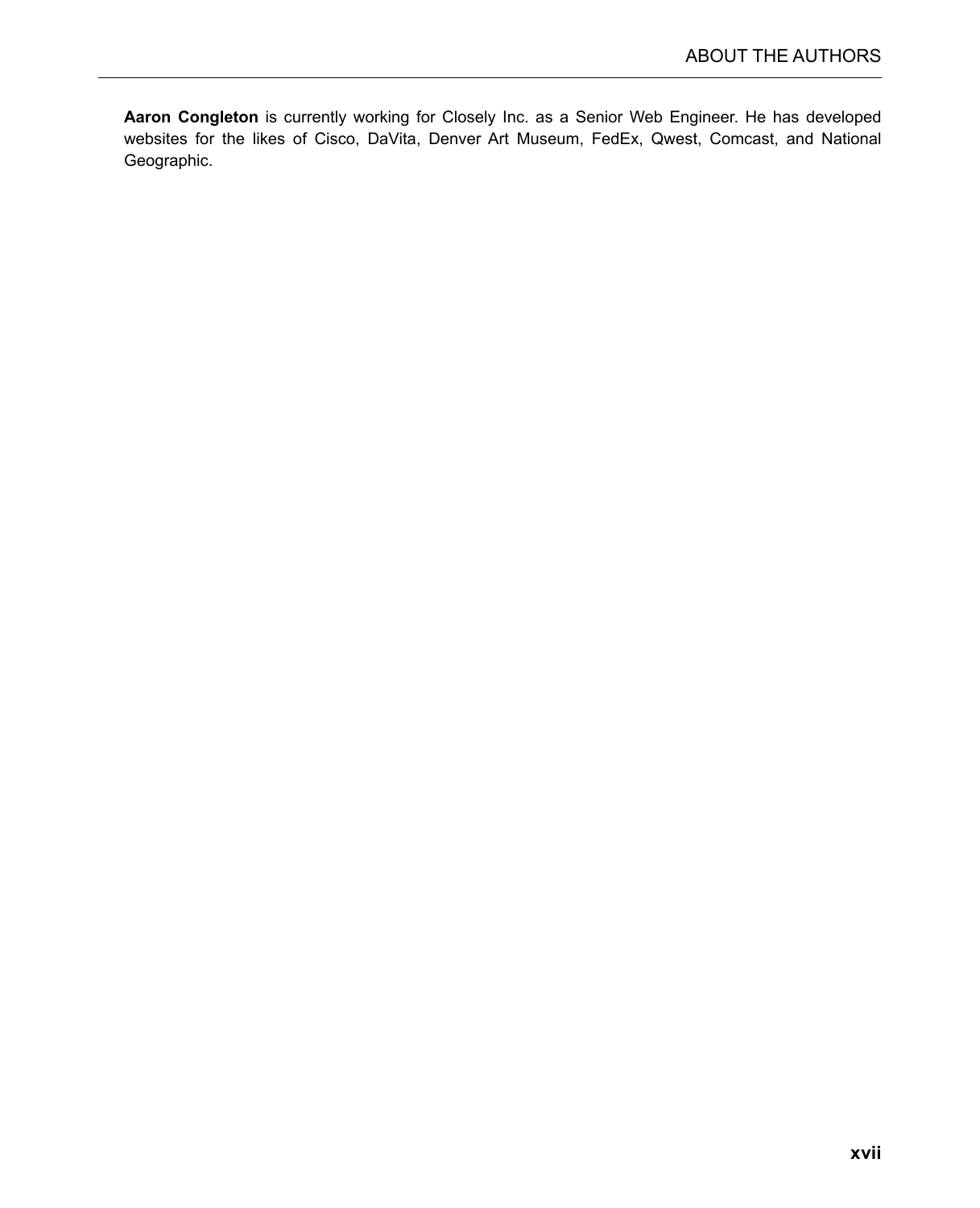# **About the Technical Reviewer**

**Andrew Zack** is the CEO of ZTMC, Inc. (www.ztmc.com), which specializes in search engine optimization (SEO) and Internet marketing strategies. His project background includes almost 20 years of site development and project management experience and over 15 years as an SEO and Internet marketing expert.

Andrew has been very active in the publishing industry, having coauthored *Flash 5 Studio* (Apress, 2001) and served as a technical reviewer on more than 10 books and industry publications.

Having started working on the Internet close to its inception, Andrew continually focuses on the cutting edge and beyond, concentrating on new platforms and technology to stay at the forefront of the industry.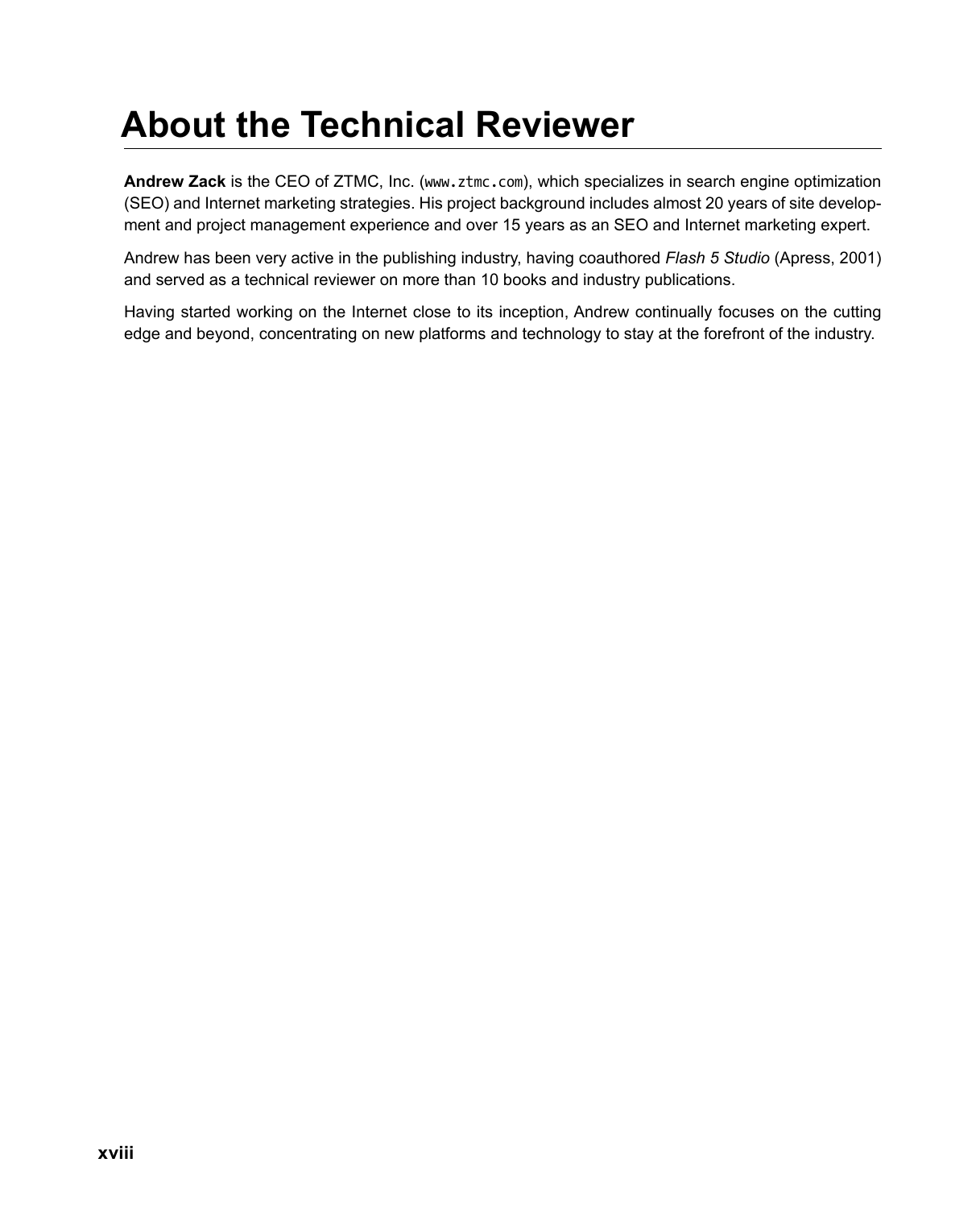# **About the Cover Image Designer**



**Corné van Dooren** designed the front cover image for this book. After taking a break from friends of ED to create a new design for the Foundation series, he worked at combining technological and organic forms, with the results now appearing on the cover of this and other books.

Corné spent his childhood drawing on everything at hand and then began exploring the infinite world of multimedia—and his journey of discovery hasn't stopped since. His mantra has always been "the only limit to multimedia is the imagination," a saying that keeps him moving forward constantly.

Corné works for many international clients, writes features for multimedia magazines, reviews and tests software, authors multimedia studies, and

works on many other friends of ED books. If you like Corné's work, be sure to check out his chapter in *New Masters of Photoshop: Volume 2* (friends of ED, 2004). You can see more of his work (and contact him) at his website, www.cornevandooren.com.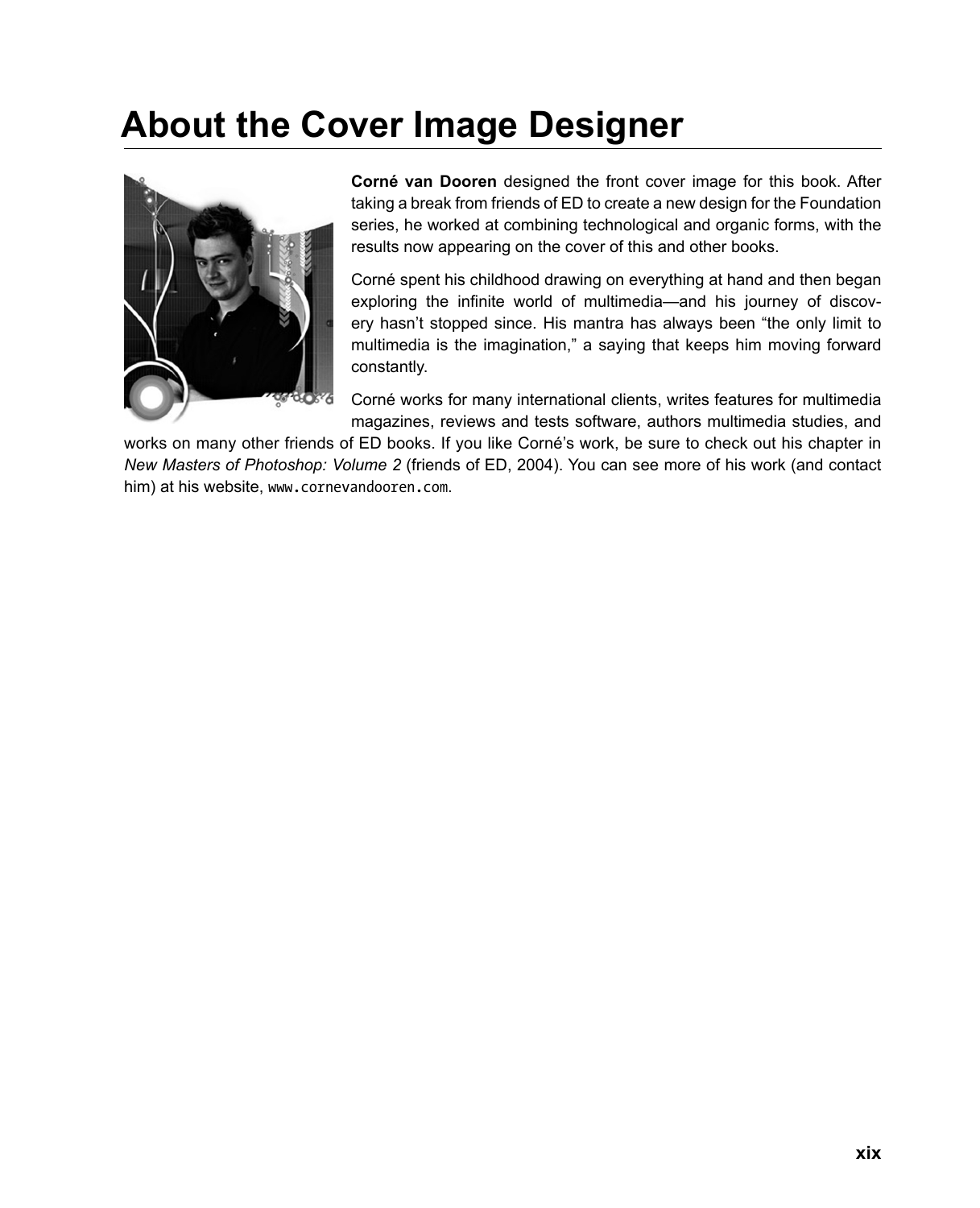# **Acknowledgments**

It happens all the time. During the writing of a book, I often have the feeling that I will never reach the end. It is only with the help and support of many people who tirelessly work behind the scenes that the book is ready on time and in good form.

I would like to thank my coauthors for their hard work.

I want to thank Ben Renow-Clarke and Dominic Shakeshaft, and everyone on the friendsofED team for giving me the opportunity and the support to write and improve this book. Their guidance and input throughout the development of this book was essential. It's awesome and incredible how their work in coordinating the editing effort with authors across different continents and time zones made collaboration so easy.

Also, special thanks are due to my technical editor, Andrew Zack, who contributed to making the content and the examples easy to understand and follow.

And, of course, thank you to my Mom for having always pushed me to improve myself and to see beyond the surface of things.

To my brother, Alessio, for understanding why sometimes I did not have enough time for him.

To Katia, for her patience with all the weekend and night hours spent working on this book in the past several months.

This book is significantly better because of these great people.

#### Marco Casario

I would like to thank Ben Renow-Clarke and the entire friendsofED team for giving me the opportunity to co-write and work on this book.

#### Nathalie Wormser

I would like to thank R.J. Owen for his help and encouragement with my writing. I would also like to thank Ben Renow-Clarke and the friendsofED team for making this book possible.

#### Jonathan Reid

Thanks to the friendsofED/Apress team and my co-authors for their assistance and effort in coordinating the many chapters of this book. It has been a pleasure to work with many of the same people who helped on *HTML5 Mastery*. Thanks to my colleagues at AUT University, specifically Gudrun Frommherz, who allows me the time and flexibility of schedule to write and keep my web skills current.

Anselm Bradford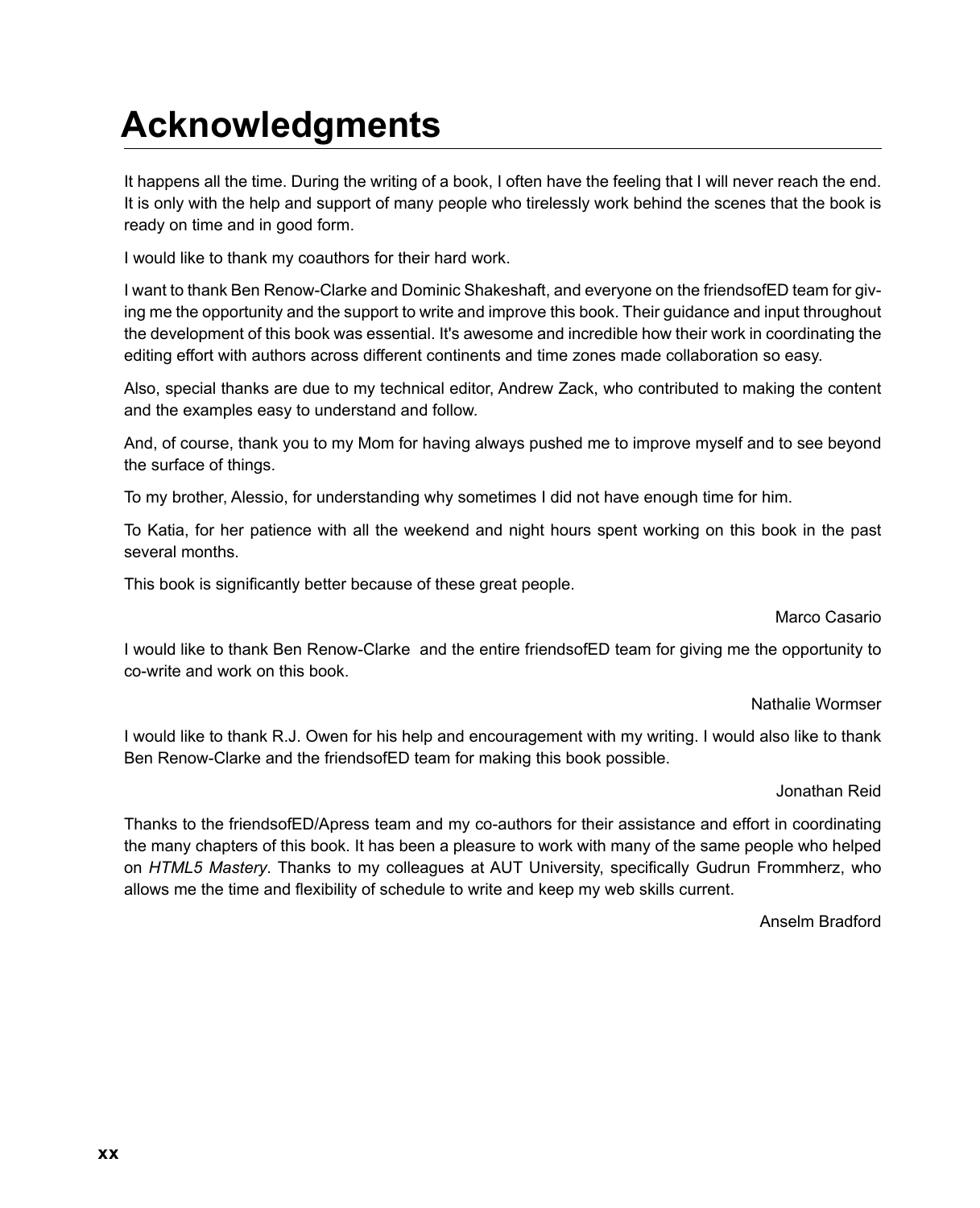# **Introduction**

CSS3 is the latest standard for CSS, the syntax to control the style and layout of web pages.

CSS3 is completely backward-compatible, so you will not have to change your existing designs. The CSS3 specification is still under development by the World Wide Web Consortium (W3C). However, many of the new CSS3 properties have been implemented in modern browsers and are available for you to experiment with today.

The CSS3 specification is made up of several "modules", such as the following ones:

- **Selectors**
- Box Model
- Backgrounds and Borders
- **Text Effects**
- 2D/3D Transformations
- Animations
- Multiple Column Layout
- User Interface

In this pragmatic book, we have provided a series of solutions to common problems faced by developers approaching the new features in CSS3. You will therefore find a lot of ready-to-use code that you can build on in your own web applications.

### **Who is this book for?**

This book is aimed at designers and developers who want to start using CSS3 right now.

*CSS3 Solutions* is, in fact, intended for readers who want to take their knowledge further with quick-fire solutions to common problems and best practice techniques to improve their CSS3 skills. The book is full of solutions with real-world examples and code to support you as you enter the world of CSS3 development.

### **What you need**

To follow and create the examples shown in this book, you need a simple text editor. TextMate, UltraEdit, and Notepad++ are just some examples of powerful text editors with code support.